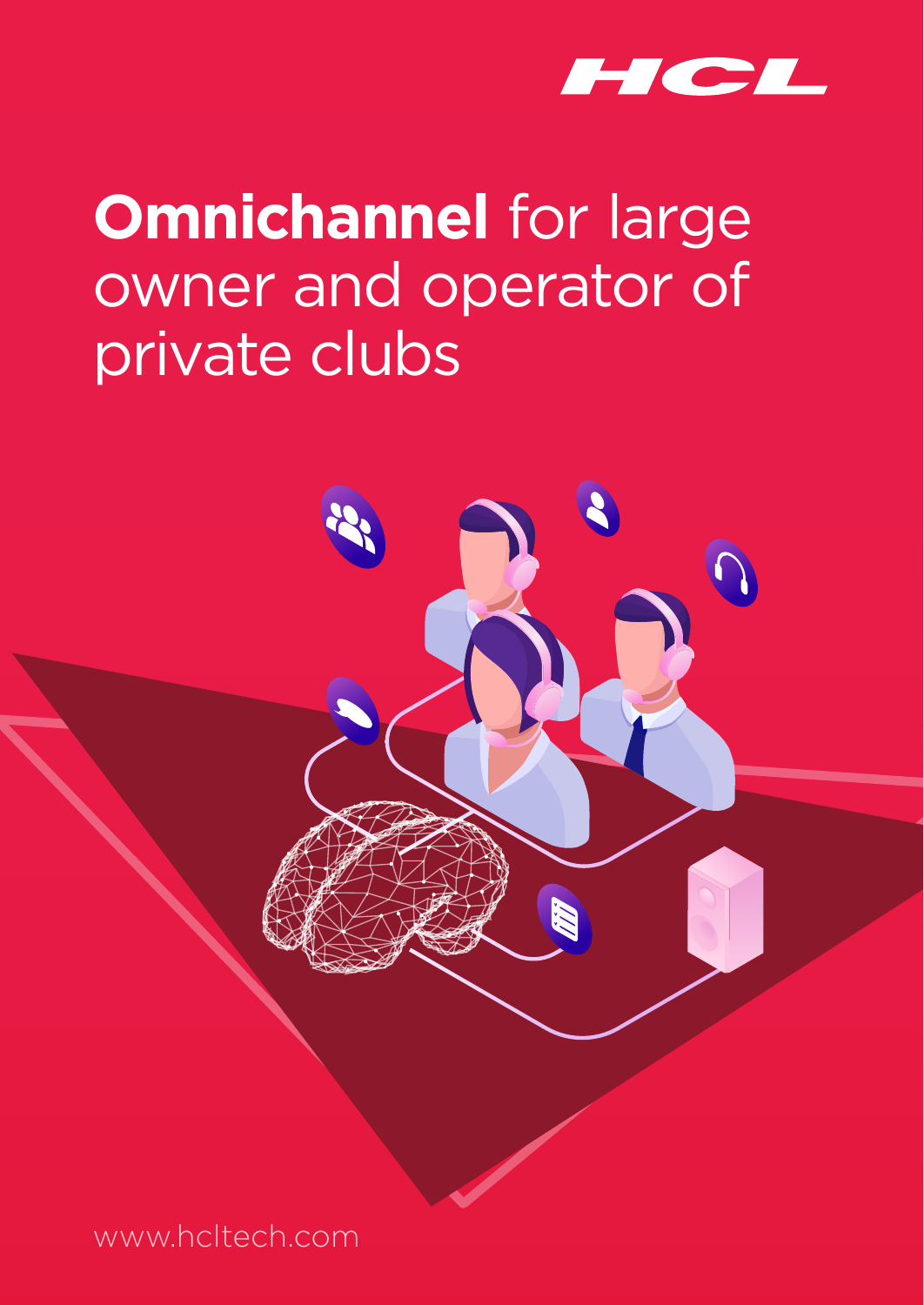# **Customer description**

This customer is a large owner and operator of private clubs nationwide with over 200 country clubs, city clubs, athletic clubs, and stadium clubs. They are a community, and provide a lifestyle for, golfers, thought leaders, foodies, dynamic women, young executives, and families.



Bottom-line, with an on-premises contact center platform not meeting the agility requirements of the hospitality industry, this customer took HCL's partnership to modernize their customer experience.

# Scope of services

**Number of agents** 200 contact center seats spread across the US in two UCCX call centers.

# **HCL Solution**

## Solution overview

HCL consolidated the disparate contact center solutions into a single omnichannel platform thereby lowering cost and enhancing customer experience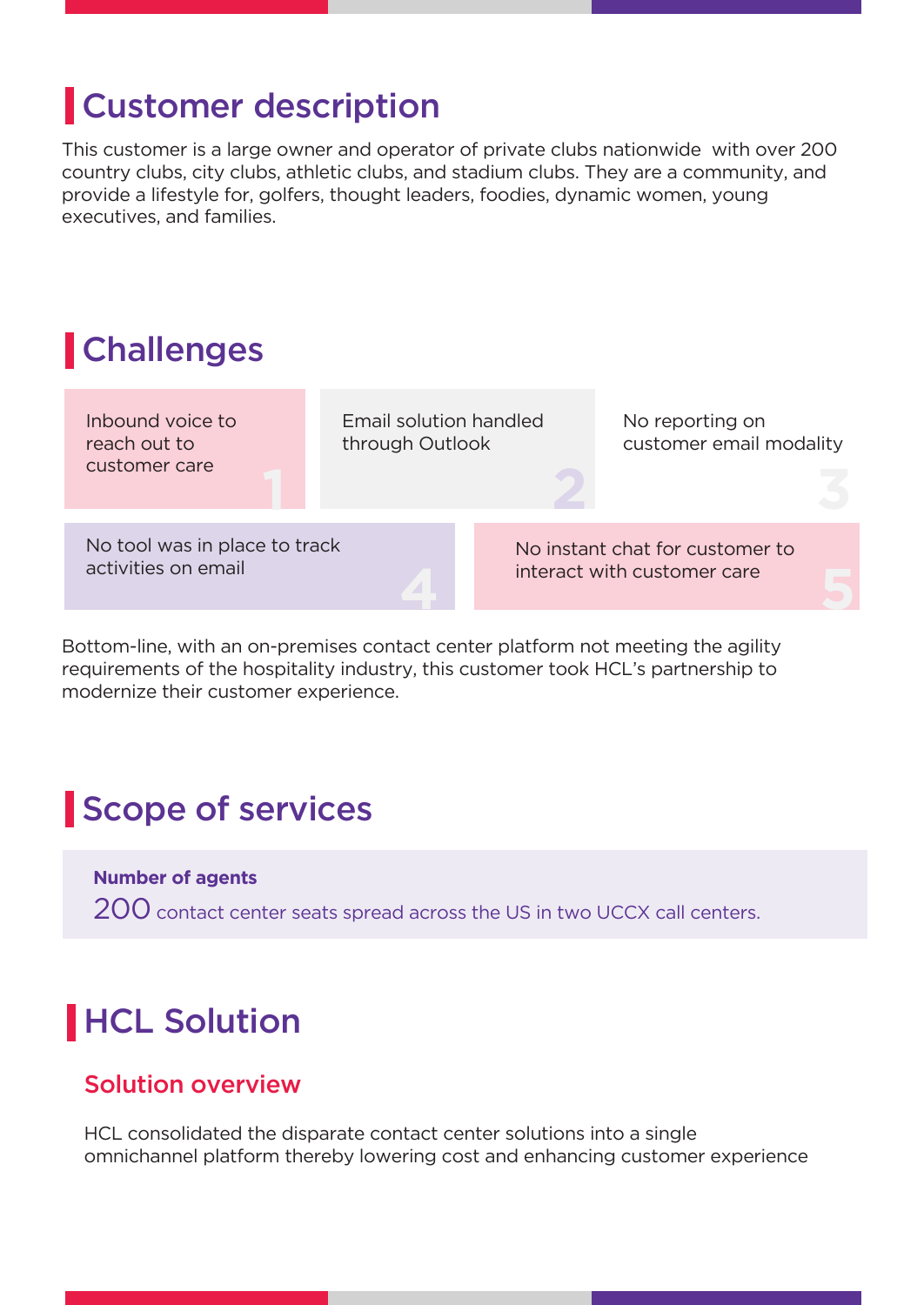## **Solution**



**Modern contact center platform–** Cisco UCCX



**Work-from-home enablement–** Jabber using Extend and Connect implemented so that agents could login using Finesse and take calls from their mobiles or landlines at home



**Omnichannel enablement-** Implemented SocialMiner and integrated with UCCX to enable WebChat to provide omnichannel routing and digital channels; integrated with Office 365 for an email channel

<u>| 10 F</u>

**Centralized omnichannel reporting–** UCCX-centralized interaction reporting across voice, email, and social interactions

## Solution Highlights



**Timeline for CC platform migration: 1 month**